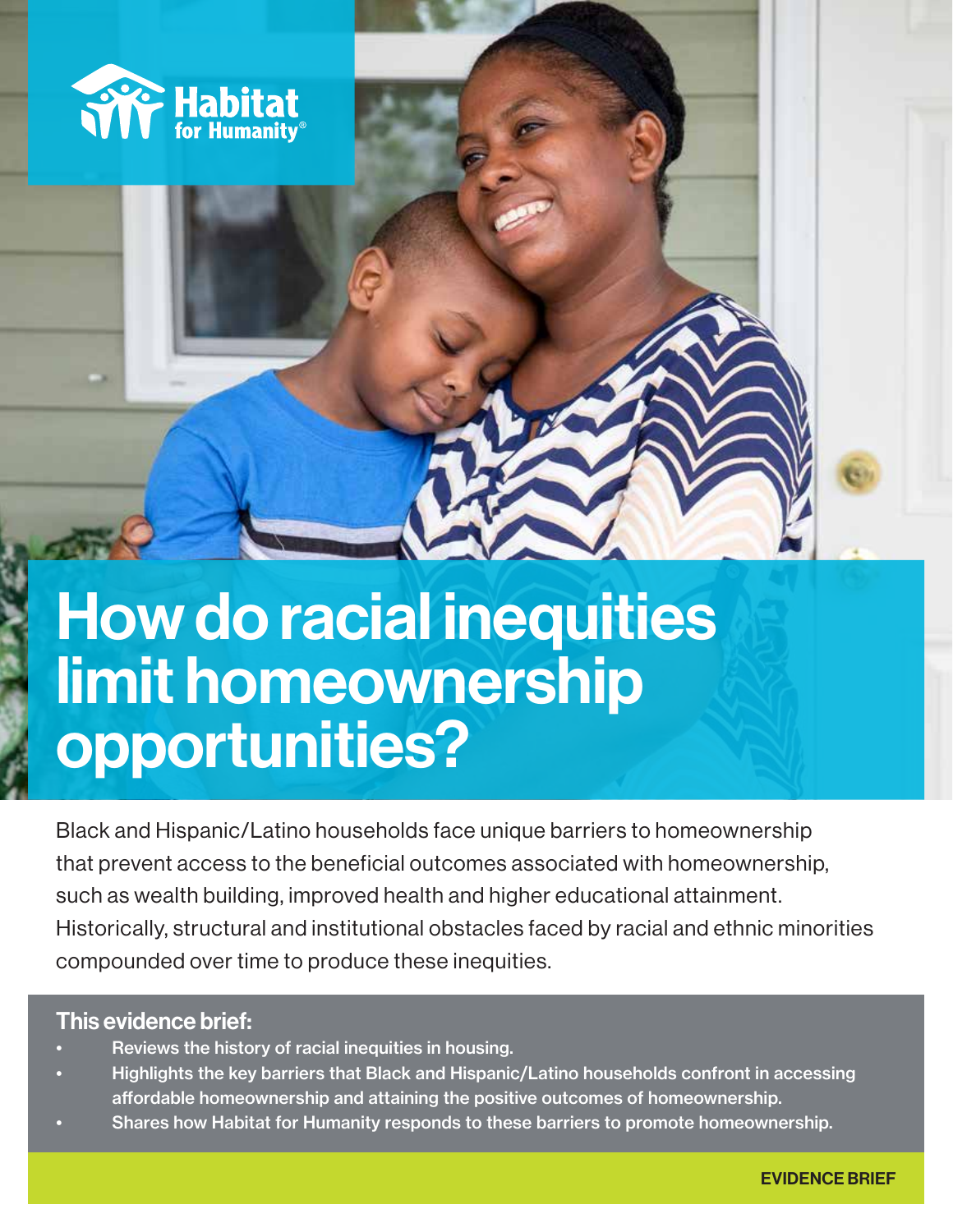### A brief history of racial inequities in housing

The roots of racial inequities in the United States run long and deep, bolstered by a web of government policies and private actions that mutually reinforced the exclusion of people of color from homeownership. In 1910, Baltimore, Maryland, enacted the first formal local ordinances that created all-Black and all-white street blocks in response to the growing Black migration from the South. These ordinances spread across the U.S. until the Supreme Court outlawed the practice in 1917.<sup>1</sup> Other creative mechanisms to enforce racial discrimination ensued. While these acts were largely targeted toward Black households, the discrimination impacted all homebuyers of color, including Hispanics/Latinos. Less research exists on the historical inequities targeted toward Hispanic/Latino households.

#### LIMITED ACCESS TO MORTGAGES

Starting in the 1930s, the Federal Housing Administration introduced low-down-payment mortgages with longer repayment periods and began to insure home mortgage loans made by private lenders. The FHA, however, refused to guarantee mortgages for homes in communities where households of color lived, or those communities redlined in the color-coded maps developed by the federal Home Owners' Loan Corporation. The maps redlined neighborhoods occupied predominantly by households of color or situated close to unhealthy environmental hazards (i.e., "smoke, odors, and fog") and deemed them financially risky for lending. Private lenders followed their lead and refused to extend mortgages to Black potential homebuyers.

After World War II, Black homebuyers were further denied the homeownership opportunities offered by the government and largely afforded to white homebuyers. The federal government subsidized homeownership to returning veterans in the form of guaranteed low-interest home loans with no down payment. Private lenders extended the loans and, as before, were free to refuse the loans to Black borrowers. Most did, denying loans for homes in Black neighborhoods.<sup>2</sup> Black homebuyers were thus unable to secure loans in the only communities in which they could live. Between 1934 and 1962, households of color received just 2% of all governmentbacked mortgages.3

FIGURE 1: EXAMPLE OF THE ORIGINAL 1938 HOME OWNERS' LOAN CORPORATION MAP OF SAN FRANCISCO, WHERE THE SCALE FROM MOST TO LEAST DESIRABLE AREAS GOES FROM GREEN TO **BLUE TO YELLOW TO RED.** (SOURCE: MAPPING INEQUALITY PROJECT, UNIVERSITY OF RICHMOND)



#### SEGREGATED COMMUNITIES

To maintain the desirability and homogeneity of the "better" neighborhoods, the FHA endorsed the use of natural and artificial barriers, zoning ordinances, and restrictive covenants. These barriers would purportedly minimize encroachment by "business and lower social occupancy" and included, for example, green spaces in neighborhoods and busy and wide roads. Local governments implemented zoning ordinances that maintained only single-family residential developments in predominantly white communities. The zoning ordinances encouraged multifamily buildings and commercial and industrial facilities to be located within or near communities predominantly of households of color.4

Furthermore, the FHA recommended strengthening zoning ordinances with the inclusion of racially restrictive covenants in the deeds of the homes it insured, prohibiting homeowners from reselling their homes to Black buyers.<sup>5</sup> The FHA even required these deed restrictions in emerging subdivisions that it subsidized to ensure that only white families could live in them.<sup>6</sup> These racially restrictive covenants were outlawed in 1948, but not until 1968 was the policy of insuring mortgages with racially restrictive covenants fully nullified by the FHA.5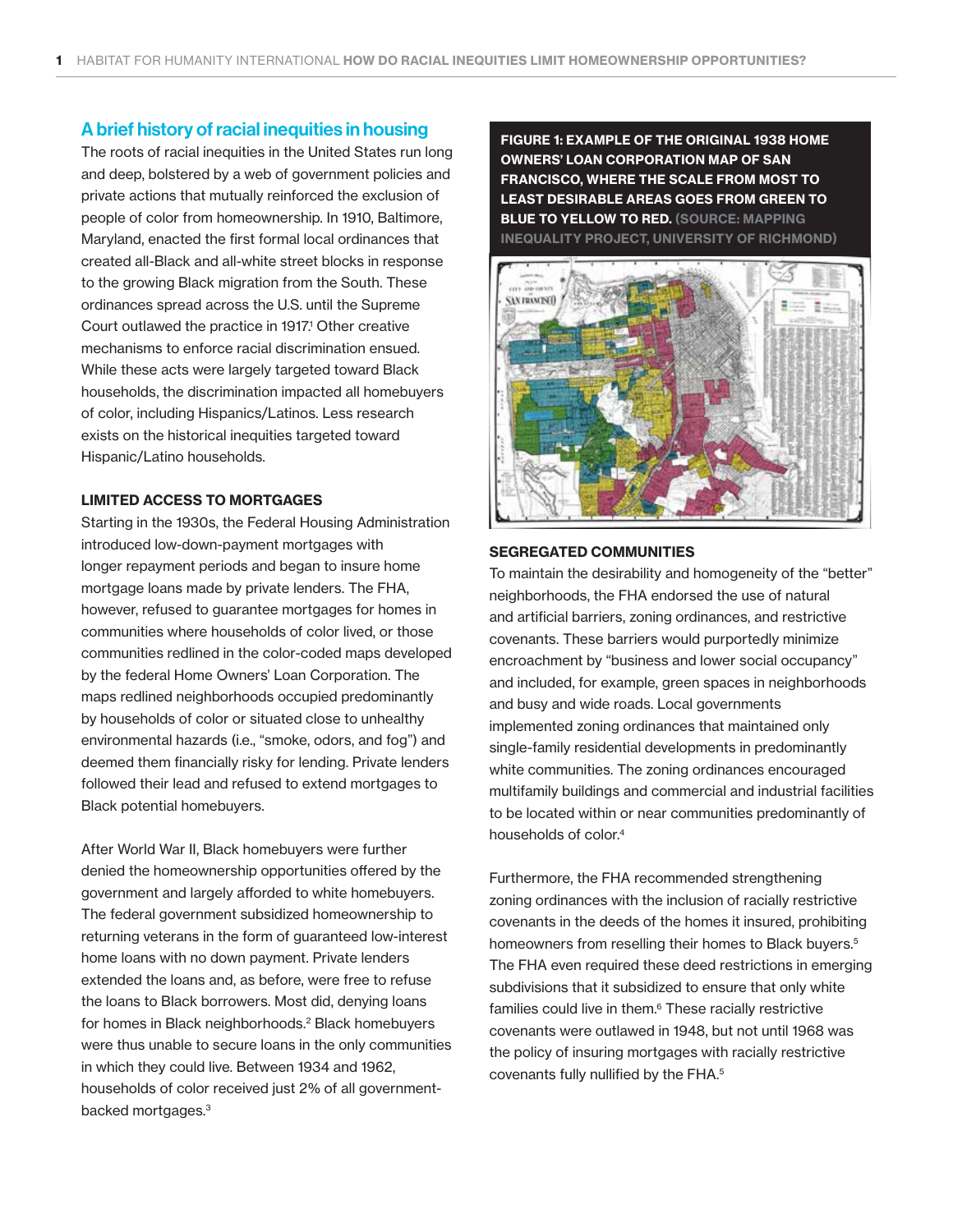

Difficulties in accessing credit made keeping up with home maintenance difficult or impossible for many homeowners of color, resulting in disinvestment that further widened the racial gap in wealth-building through homeownership.

Even though racially restrictive covenants were outlawed, Black families were further confined to living in heavily segregated and redlined neighborhoods by ever-present violence and intimidation. For those Black homebuyers able to sidestep racially restrictive policies and move into white neighborhoods, social enforcement through white mob violence and intimidation, which were heavily reinforced by local authorities, forced many to abandon their homes or avoid moving into white neighborhoods altogether.

The passage of the Fair Housing Act in 1968 outlawed racially restrictive covenants and other racially discriminatory practices, but what rose in its stead still dampened homeownership opportunities for Black homebuyers. Rather than restrictions being based on race, exclusionary zoning set requirements — such as minimum lot and home sizes — that drove up housing production costs and limited housing supply.7 Excessive zoning increases the real house price by 56% above real construction costs, and because Black homebuyers disproportionately have low incomes, the diminishing availability of affordable housing disparately affects them.<sup>8</sup>

For additional information on how racially restrictive covenants and other racially discriminatory housing policies impacted housing outcomes in a community, see an example from Asheville Area Habitat for Humanity in North Carolina: [ashevillehabitat.org/](http://ashevillehabitat.org/thisdividedland) [thisdividedland](http://ashevillehabitat.org/thisdividedland).

#### RENT EXTRACTION

Black homebuyers were often forced to pay much higher rents or buy homes at inflated prices. Many also lost their homes because of contract buying. All three practices served to strain incomes and diminish the wealth accumulation potential of Black households. Segregated in disinvested neighborhoods with increasing density, Black families were forced to pay higher rents than in comparable nonsegregated areas as the limited rental supply coupled with increasing demand from the Great Migration (1916-70) drove rental prices up.<sup>6</sup> Many were forced into double or even triple occupancy in order to afford the rent.

Block busting, or the scaring of white homeowners into selling their homes cheaply under the fear of racially integrated neighborhoods and declining property values, began in the 1910s and increased in prevalence during the 1950s. Homes sold below market by white homeowners were resold to Black homebuyers at above-market prices; in Baltimore, for example, the markup ranged from 80% to 100% higher.<sup>9</sup> Once the entire neighborhood had converted to predominantly Black ownership, the housing prices would then normalize — in other words, prices declined to market value.

Potential Black homebuyers, cut off from traditional avenues to homeownership, would also resort to contract buying, where they would put down a large down payment and then have monthly payments at oftentimes high interest rates, with the promise of eventually owning the home. Often, loopholes in the contract resulted in the Black homebuyer losing the home before the end of the contract with no means of recouping their equity. Estimates suggest that in Chicago alone, 75% to 95% of homes purchased by Black families were done through contract buying in the 1950s and 1960s and led to Black families losing \$3 billion to \$4 billion (in 2019 dollars) in wealth.<sup>10</sup>

Other Black families lost their homes and communities under the guise of urban renewal, sanctioned by Congress in 1948 to remove slums and "blight" and improve infrastructure.<sup>11</sup> In most cases, Black working-class and integrated neighborhoods, even if thriving, were leveled to make room for new downtown office developments and civic spaces — and even denuded land plots when private development was never realized. Federally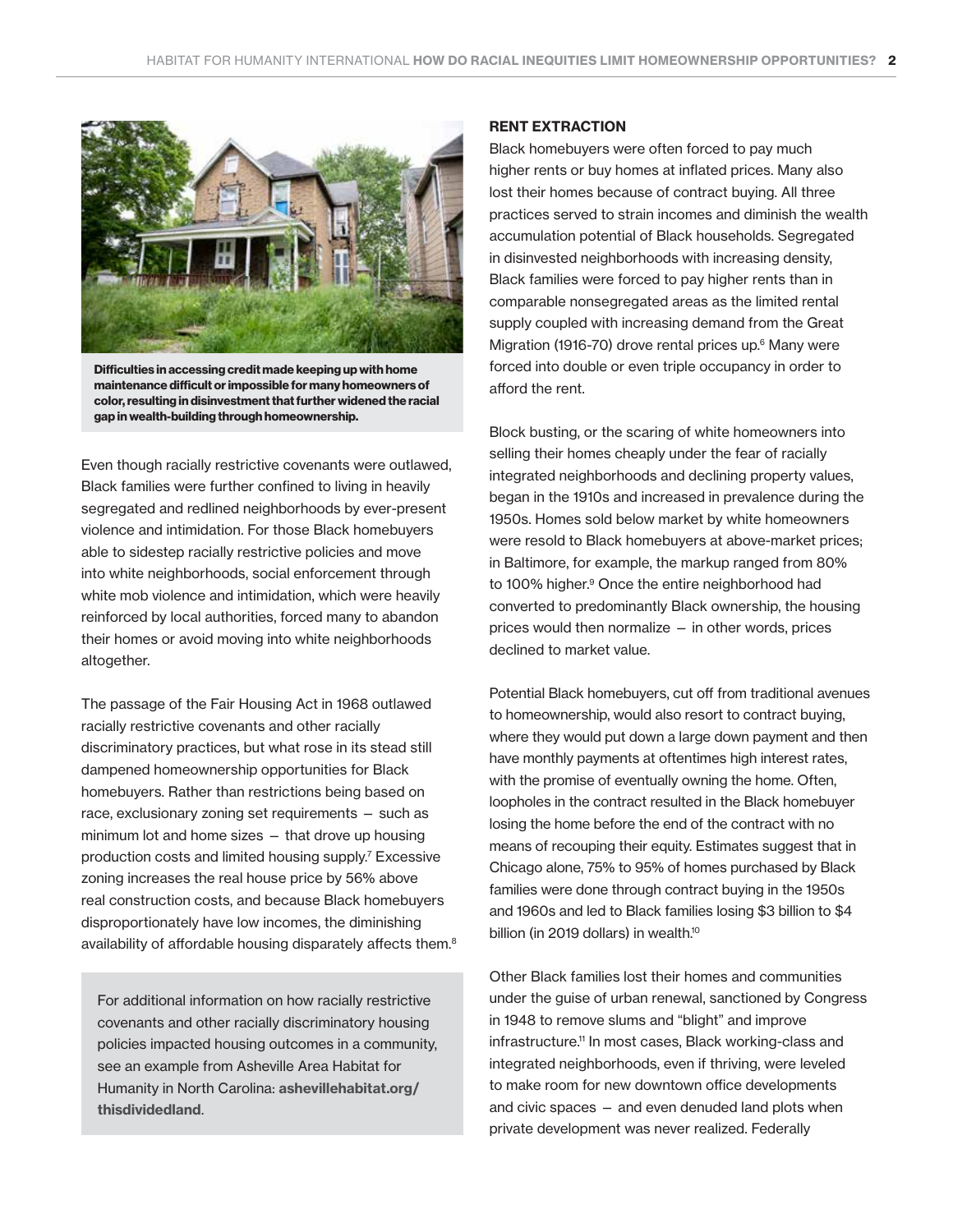funded highways were also constructed through Black neighborhoods, stripping Black homeowners of their properties.<sup>12</sup>

### GHETTOIZATION OF BLACK COMMUNITIES

These racial policies and practices led to the ghettoization of Black communities. Limited housing opportunities led to overcrowded conditions within neighborhoods bursting at the seams and unable to meet the demand for housing from influxes of Black migrants. Difficulties in accessing credit resulted in declining homeownership and disinvestment by homeowners and landlords who could not access the resources for the upkeep. The proximity

of polluting land uses and increasing disinvestment drove down property values and increased the perceived credit risk of the community, further constraining and trapping residents within these communities.4,6

The legacy of unequal housing opportunities continues to create barriers that constrain the potential for racial and ethnic minorities to achieve the typical outcomes tied to homeownership. This evidence brief discusses the additional barriers faced by Black and Hispanic/ Latino homebuyers, beyond those of households with low income, in accessing homeownership and achieving its positive outcomes.

#### FIGURE 2: BARRIERS FACED BY BLACK AND HISPANIC/LATINO HOMEBUYERS

### pre-purchase

Impacts access to homes



### Poor credit histories and lack

of wealth – often a result of historical and institutional racial discrimination – prevent Black and Hispanic/Latino homebuyers from entering the housing market.

## during purchase

Impacts wealth-building



Black and Hispanic/Latino homebuyers with low incomes tend to live in the least-desirable neighborhoods, a result of historical segregation due to redlining.

### post-purchase

Impacts wealth-building



After purchasing a house, Black and Hispanic/Latino homeowners pay higher property taxes and see slower home appreciation than white homeowners.



Black and Hispanic/Latino homeowners are also less likely to refinance, contributing to lost equity, and are less likely to sustain homeownership than white homeowners.

When they do enter the market, the impacts of exclusionary zoning and disparate treatment by real estate agents limit the inventory available to Black and Hispanic/Latino homebuyers.



Black and Hispanic/Latino homebuyers are more likely to use debt to finance their purchase and on average have higher loan costs than white homebuyers.



Impacts other social outcomes

achievement and college attendance.



Low-income Black and Hispanic/Latino households live in more environmentally hazardous neighborhoods with less access to healthy foods in supermarkets and receive lower-quality health care than whites.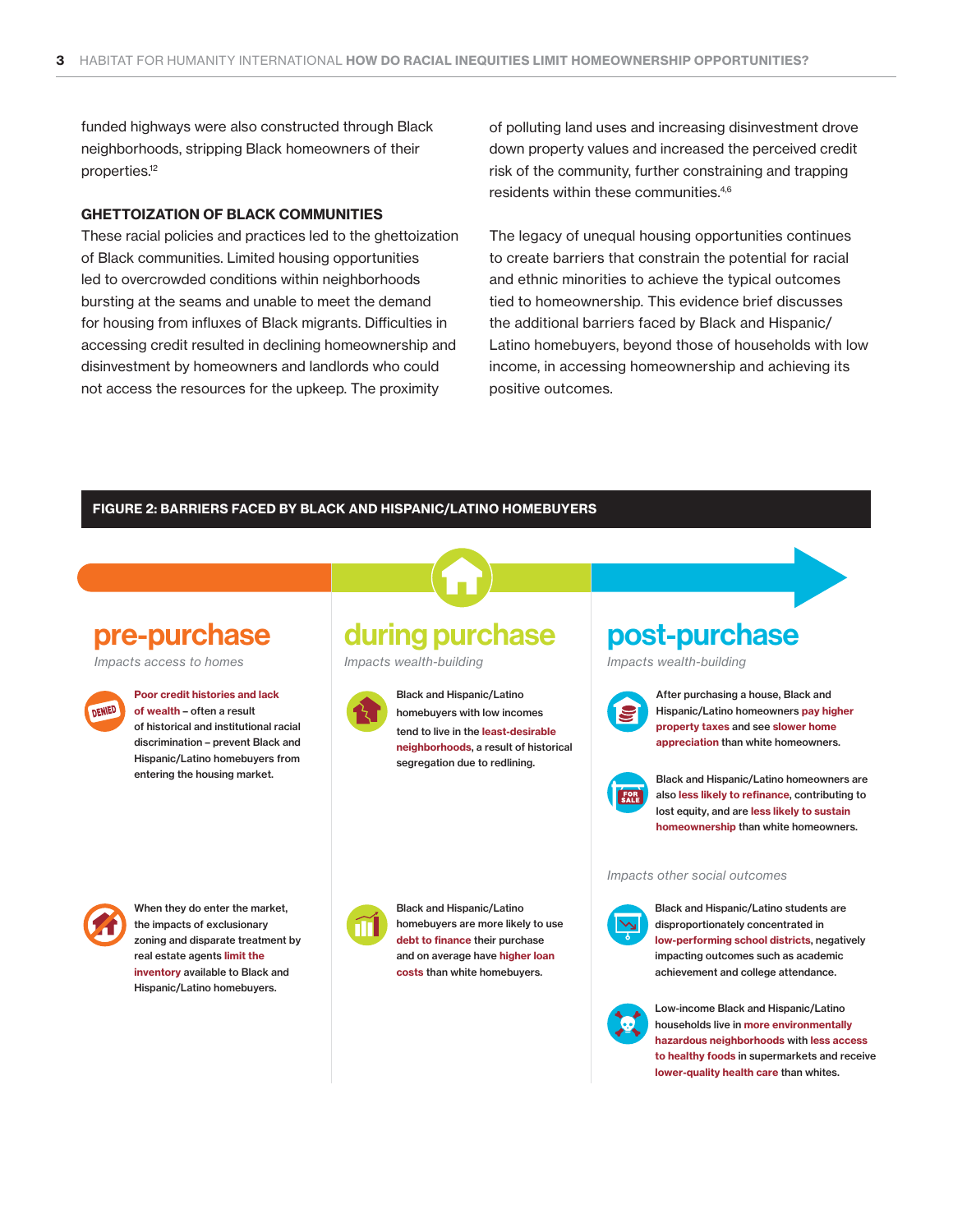# The racial homeownership gap

The homeownership rates for Black and Hispanic/Latino households continue to trail that of white households. As of the first quarter of 2021, the homeownership rate of white households exceeded those of Black and Hispanic/Latino households by 25-30 percentage points, similar to the pre-pandemic gap.<sup>13</sup> This gap has persisted despite homeownership gains by Black and Hispanic/Latino households before the Great Recession. In fact, the homeownership rates for Black households have yet to recover to their pre-recession levels, unlike those of white and Hispanic/Latino households, and the gap is wider than it was before the passage of the 1968 Fair Housing Act.<sup>14</sup>



### Key barriers to accessing affordable homeownership for Black and Hispanic/Latino homebuyers

Higher income and wealth are associated with higher homeownership rates, but Black households' income and wealth distributions are notably lower than those of white households.

- Racial differences in the income distribution exist where almost 33% of Black households earn below \$25,000, as compared with 16% of white households. Furthermore, only 7.2% of Black households make at least \$150,000, compared with 17.7% of white households.15 If Black and white households had similar income distributions, the Black homeownership rate would increase by 9 percentage points.16
- White households with low incomes (50.8%) have a higher homeownership rate than Black households with low incomes (24.1%), which contributes to wealth disparities. According to the 2016 Survey of Consumer Finances, Black households with low incomes — those with incomes in the 20th percentile group — had a median wealth of \$3,040, as compared with a median wealth of \$11,860 for white households with a similar income.16
- Disparities in parental wealth and homeownership help to explain 12-13% of the Black-white homeownership gap among young adults, pointing to the importance of intergenerational transfers of wealth.<sup>17</sup>
- Income reduction and loss have a greater effect on Black and Hispanic/Latino households than on white households. A 1% reduction in income lowers the homeownership probability by 18% and 19% for

Black and Hispanic/Latino households, respectively, compared with a 6% decline for white households.<sup>18</sup>

### Greater access to credit promotes higher homeownership rates, but Black households are less likely to have sufficient credit to qualify for mainstream, private lending products.

• Over 50% of white households have a FICO credit score higher than 700; only 20.6% of Black households have a similar credit score. This is compounded by fewer Black households (69%) having credit histories, sufficient credit and a credit score than white households (82.1%). If the same credit score distribution is applied to white and Black households, Black homeownership rates would rise by 10.6 percentage points.16

### Systematic inequities hamper homeownership rates for households of color because of discriminatory housing policies and institutional barriers.

As much as 17% of the homeownership gap cannot be explained by sociodemographic factors (e.g., income, age, family size, marital status, gender), and researchers hypothesize that the remaining gap may be explained by information networks, limited access to credit, discriminatory housing policies (e.g., redlining, racially restrictive covenants and zoning policies), and other institutional barriers.6,16,18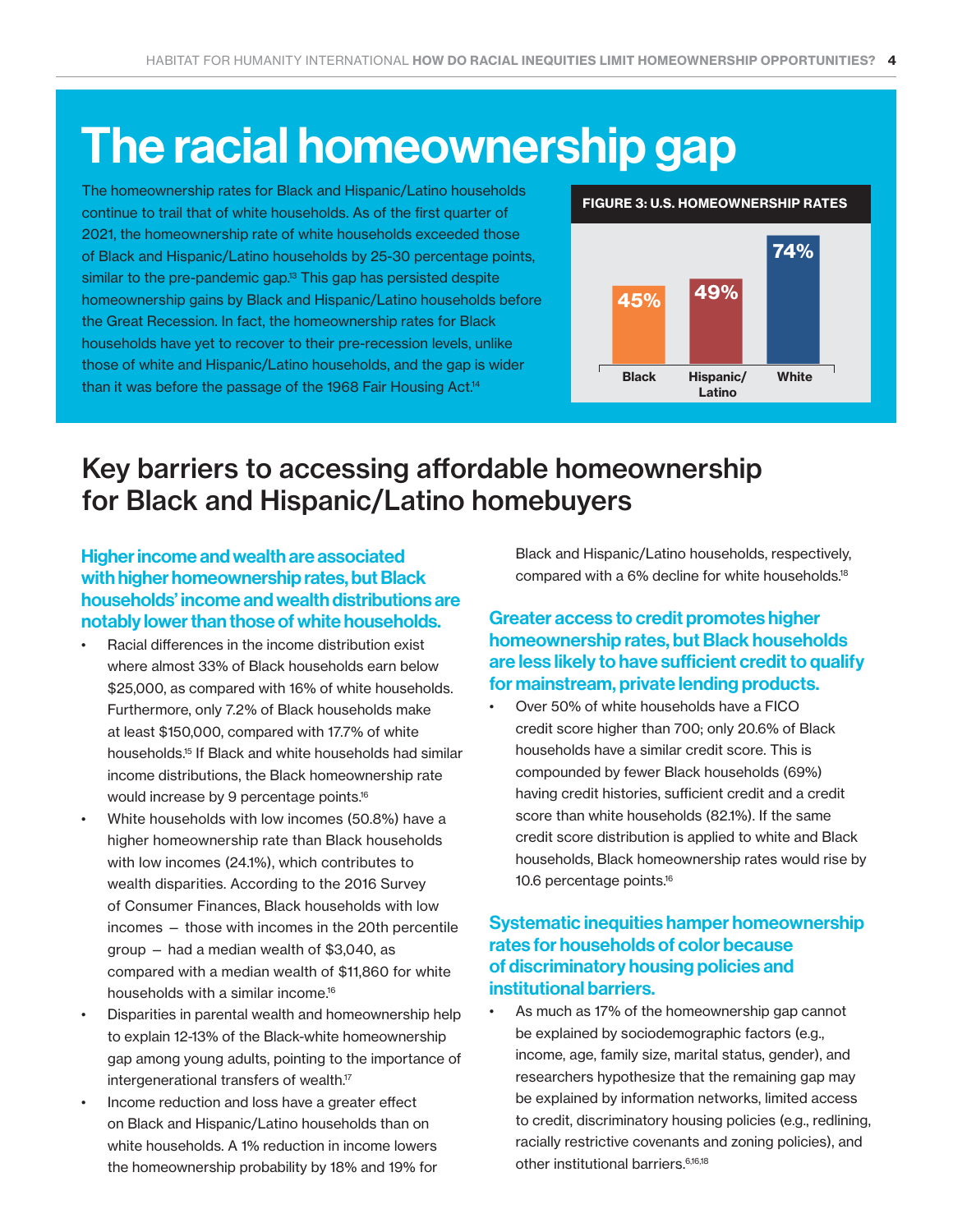

- Black and Hispanic/Latino prospective homebuyers still face disparate treatment by real estate agents, such as more stringent financial requirements for showings, steering to minority neighborhoods, and fewer showings.19
- Between 1976 and 2016, despite the passage of laws aimed at reducing discrimination in private lending, the racial gaps in loan denial remained persistent. Black and Hispanic/Latino borrowers had a higher probability of being denied a loan and of receiving a high-cost mortgage compared with their white counterparts.20

### How Habitat responds

- Habitat serves a diverse base of homeowners, providing more equitable access to housing (Figure 4). Habitat provides homeownership opportunities that are accessible to homebuyers with low incomes who otherwise may not be able to access homeownership. Habitat offers low-down-payment mortgages that are designed to work even for homeowners who lack pristine credit, thereby helping those homebuyers who are not able to secure traditional loan products. Habitat supports and follows Fair Housing and Equal Housing Opportunity standards.
- Habitat for Humanity advocates for anti-racist housing and land-use policies at the local, state and federal levels that seek to increase racial equity in homeownership.

For further information on Habitat's policy solutions for addressing the racial gap in homeownership, see [habitat.](http://habitat.org/sites/default/files/documents/Racial-Disparities-and-Housing-Policy-.pdf) [org/sites/default/files/documents/Racial-Disparities](http://habitat.org/sites/default/files/documents/Racial-Disparities-and-Housing-Policy-.pdf)[and-Housing-Policy-.pdf](http://habitat.org/sites/default/files/documents/Racial-Disparities-and-Housing-Policy-.pdf).

### FIGURE 4: DEMOGRAPHICS OF HABITAT FOR HUMANITY HOMEOWNERS IN THE U.S., FY2020

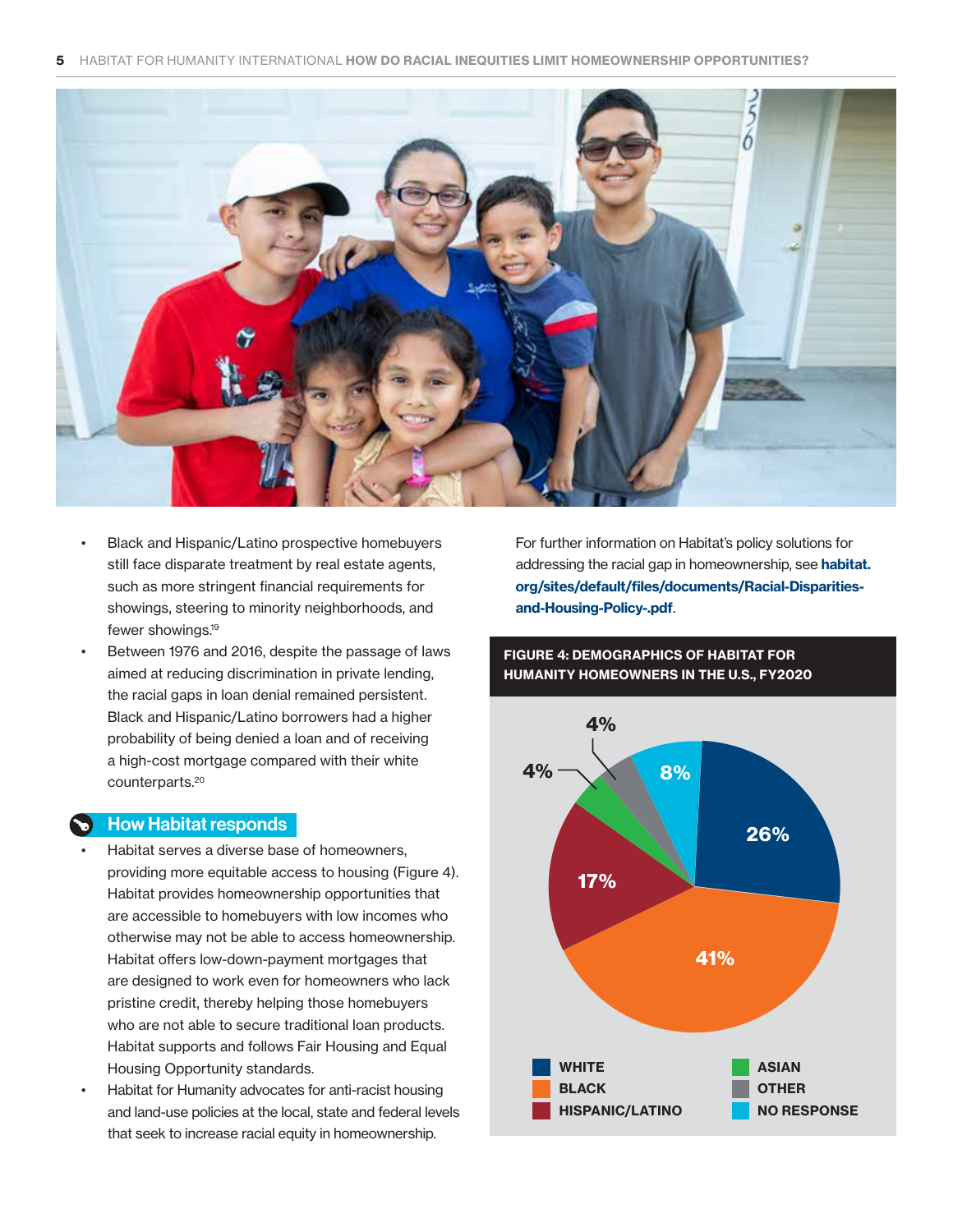# The racial wealth gap

The typical white family has five to eight times the wealth of a typical Black and Hispanic/Latino family (Figure 5). Black homeowners lag white homeowners' overall accumulated wealth and amount of equity amassed in their homes, which is the primary contributor to their net wealth (Figure 6).<sup>21,22</sup> But how do the financial returns of Black and Hispanic/ Latino homebuyers compare with those of white homebuyers? After accounting for the annual costs and benefits of homeownership, Black and Hispanic/Latino homebuyers — regardless of income level — achieved returns that outpace those of white homebuyers.23 This result centers on Black and Hispanic/Latino homebuyers having higher ratios of imputed rent (the rental value that homeowners would get from renting their home at market rates) to home values. However, Black and Hispanic/Latino homebuyers face key barriers that may affect their ability to build equity.

# Key barriers to building home equity for Black and Hispanic/Latino homebuyers

### Black and Hispanic/Latino homebuyers tend to use debt to finance homeownership and face more expensive mortgage financing, paying higher mortgage rates.

- Black and Hispanic/Latino homeowners are more likely to finance homeownership through debt. The median loan-to-value ratios for Black and Hispanic/ Latino homeowners were 66% and 61%, respectively, compared with 56% for white homeowners.<sup>24</sup>
- On average, Black homebuyers pay 29 basis points more than comparable white homebuyers.<sup>25</sup> Financial technology lenders reduce this disparity somewhat, but borrowers of color are still charged interest rates that are typically 8 basis points higher than they charge white borrowers with similar financial characteristics.26
- During the housing boom of the 2000s, subprime loans were disproportionately concentrated in communities of color, and Black and Hispanic/Latino borrowers were more likely to receive subprime loans and adverse pricing.27,28 Subprime lending strips equity, with the excessive fees paid to lenders, contributing to an excessive rate of foreclosures. One in 5 subprime loans end in foreclosure.<sup>29</sup>
- Black homeowners are 16.5% less likely to refinance than white homeowners, and when they do refinance, Black homeowners pay interest rates that are about 1 percentage point higher. This translates to over \$22 billion in lost equity to Black homeowners over a 30-year period.30,31

WEALTH<br>LARS)<br>188 24 36 75<br>S' MEDIAN HOME EQUITY<br>QUEANDS OF DOLLARS) FIGURE 5: MEDIAN NET WEALTH (IN THOUSANDS OF DOLLARS) **WHITE** HISPANIC/ LATINO BLACK **OTHER** 188 24 36 75

FIGURE 6: HOMEOWNERS' MEDIAN HOME EQUITY AND NET WORTH (IN THOUSANDS OF DOLLARS)

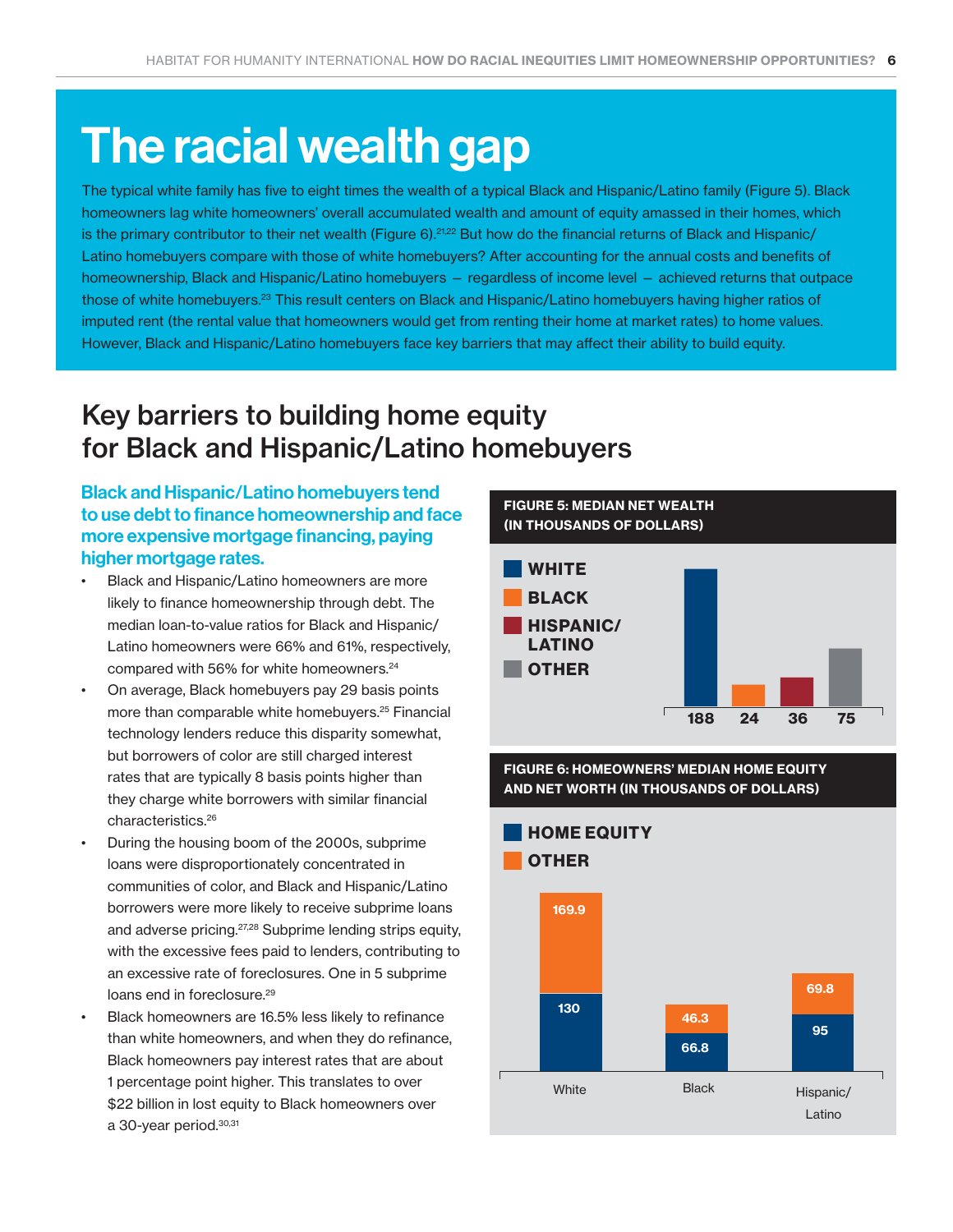### Homes purchased by Black homebuyers tend to be lower-valued, appreciate more slowly, and have higher property taxes.

- Even after conveying their preferences, homebuyers of color, especially Black homebuyers, are more likely to be steered to disadvantaged neighborhoods by their real estate agents despite having characteristics similar to white buyers.<sup>32</sup> This contributes to households of color tending to purchase homes in residentially segregated neighborhoods that are likely to experience limited or even negative home appreciation.<sup>23</sup>
- Homes located in formerly redlined areas have appreciated at half the rate of homes in greenlined areas, or neighborhoods with the lowest risk rating. Black homeowners are five times more likely to own in these formerly redlined areas than in greenlined areas.<sup>33</sup>
- In neighborhoods where Black households represent the majority of the population, homes are valued at about half the price of homes in neighborhoods where there are no Black households. Furthermore, similar quality homes located in neighborhoods with similar amenities are worth 23% less in majority Black neighborhoods, compared with those with very few or no Black residents.34

• Black homeowners also pay higher property taxes than do white homeowners. For every \$1 of property taxes paid by white homeowners, Black homeowners pay an additional 10 to 13 cents. This is due to the higher tax-assessed values of their homes within similar neighborhood types and the lower likelihood that they will appeal assessments and receive reductions in assessments. This disparity in assessment amounts to an extra \$300-\$390 annually for the median Black homeowner.<sup>35</sup>

### Black and Hispanic/Latino households are less likely to sustain homeownership.

- Households of color with low incomes are slower to transition to ownership, more likely to return to renting, and less likely to return to homeownership if they have transitioned to renting than white households at similar income levels.36,37 Less than half of homeowners of color with low income remained homeowners within four years of becoming a homeowner, compared with 60% of white homeowners with low income.36
- For those able to sustain homeownership through economic decline, Black and Hispanic/Latino households are more likely to end up with negative equity than comparable white homeowners. This is largely driven by the housing market in which they purchased their homes.<sup>38</sup>

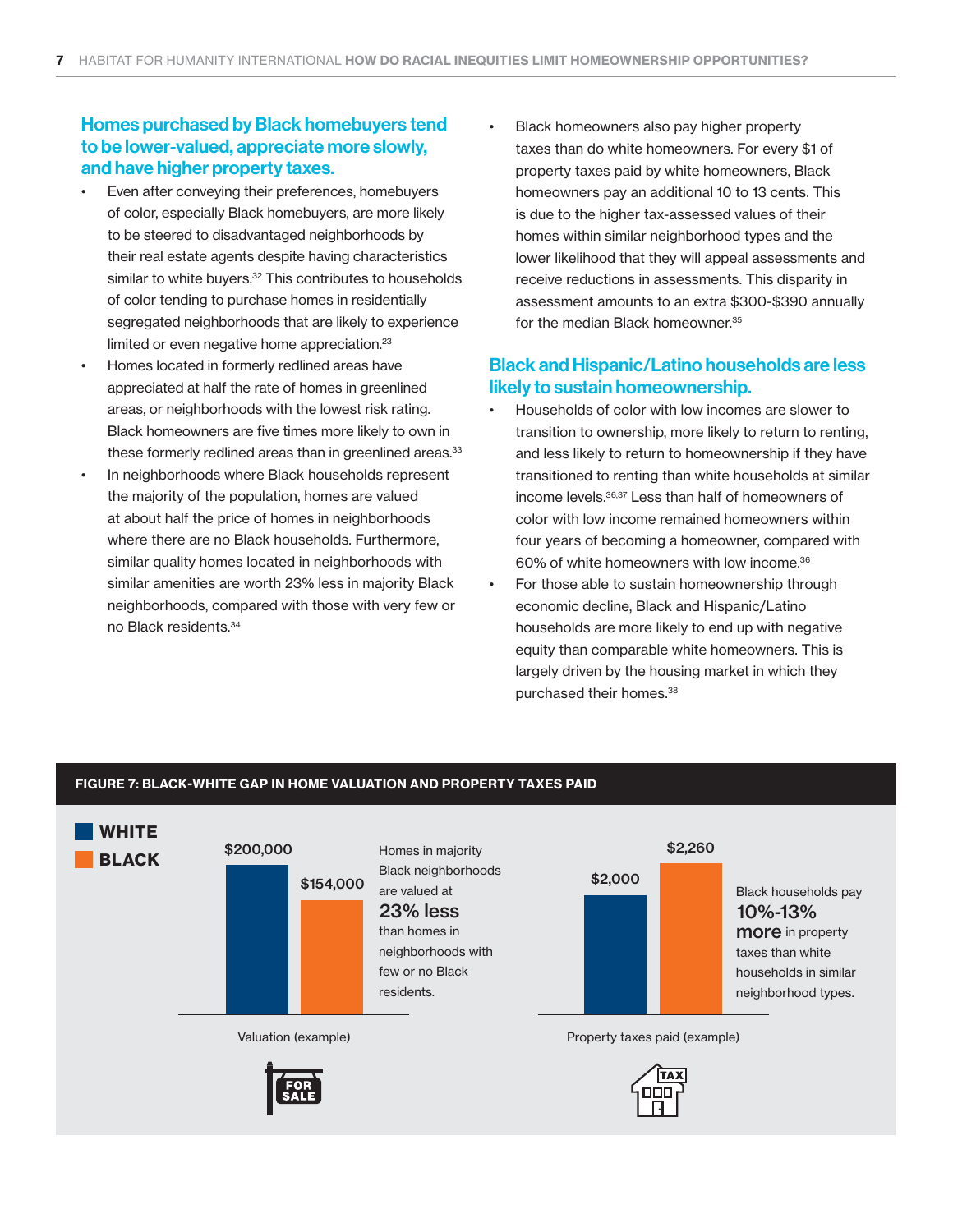### How Habitat responds

- Habitat serves a diverse range of homeowners, providing more equitable access to low-cost financing that can help support building home equity. Mortgages for all Habitat homeowners, regardless of race, are priced to be affordable, with monthly payments kept at 30% or less of income, and Habitat affiliates can create unique financing options that meet the needs of all of their homebuyers.
- The counseling and classes offered by Habitat affiliates can help ease the transition to homeownership for households of color with low income and better position them to sustain homeownership.
- Habitat advocates for policies that increase and broaden access to safe and sound credit for underserved populations and help close the



homeownership gap for Black households and other communities of color.

- Habitat also advocates for anti-racist housing, lending and land-use policies at the local, state and federal levels that seek to increase racial equity in homeownership.
- Habitat's new Beloved Community initiative will provide training and grants for Habitat affiliates to engage a greater diversity of community members and young people to raise awareness of the housing disparity.

# The racial health gap

Racial and ethnic health disparities cost the health care system and society about \$230 billion in direct medical expenditures and more than \$1 billion in lost productivity through illness and premature death.<sup>39</sup> Housing and neighborhood quality play significant roles in disparate health outcomes, as the prevalence of housing- and neighborhoodrelated health conditions, such as asthma, respiratory infections, lead poisoning, diabetes and obesity, remain higher among Black and Hispanic/Latino populations than white populations. In fact, Black children are 1.5 times more likely to have asthma, and Puerto Rican children are nearly twice as likely.<sup>40</sup> Repeated hospitalizations for asthma among children are strongly correlated with crowded housing conditions, high-minority neighborhoods and high-poverty communities.<sup>41</sup> Homeownership confers some health advantages, but because Black homeowners in particular are more likely to own in the same neighborhoods in which they rent, this health advantage is significantly diminished for this population.<sup>42</sup>

### Key place-baced barriers to improving racial disparities in health

Black and Hispanic/Latino populations with low incomes tend to live in the least desirable neighborhoods, which are plagued by environmental pollutants, lack access to healthy foods and quality health care, and have fewer recreational facilities.

Black households with low incomes live in more environmentally hazardous neighborhoods that have up to 3.3 times the average toxic concentration levels of the average all-white neighborhood. Furthermore, Black households earning between \$50,000 and \$60,000 live in neighborhoods that are, on average, more polluted than the average neighborhood where white households with incomes below \$10,000 live.<sup>43</sup>

• Access to supermarkets increases the consumption of fruit and vegetables, particularly for Black households, where fruit and vegetable consumption increases by 32% as compared with 11% among white households. However, Black neighborhoods have two to three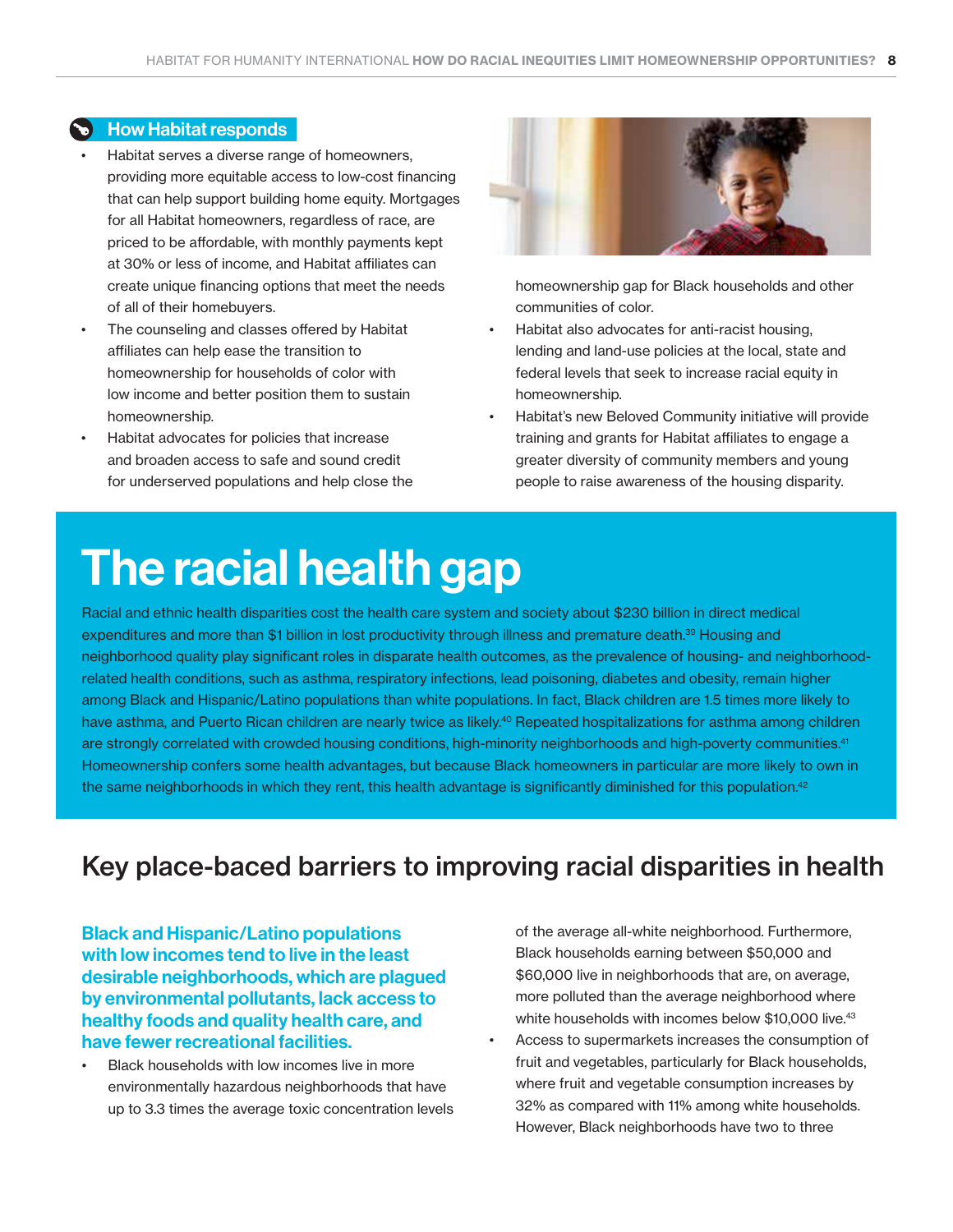times fewer supermarkets than white neighborhoods of comparable socioeconomic status, but two to four times more fast food restaurants and convenience stores, which stock less healthy foods.<sup>44</sup>

- Black households residing in predominantly Black neighborhoods receive lower quality health care than white households, regardless of socioeconomic status. Hospitals in predominantly Black neighborhoods have less technological resources and fewer specialists, and those primarily serving Black patients have more negligent adverse events. Physicians in medical settings primarily serving Black patients also tend to be less competent.<sup>44</sup>
- Although parks are equitably distributed across poor and minority areas, parks located in predominantly Black and Hispanic/Latino neighborhoods are 3.3 times and 8.6 times less likely, respectively, to contain recreational facilities than white neighborhoods.<sup>45</sup>

### Black and Hispanic/Latino populations are more likely to live in substandard housing conditions that create unhealthy environments.

Substandard housing conditions, such as exposure to dampness, mold, toxic gases and lead hazards, increase the risk of adverse respiratory outcomes and lead poisoning. Black and Hispanic/Latino populations are more than twice as likely to live in substandard housing than white populations.46

### How Habitat responds

- Central to Habitat's mission is our work of helping families obtain decent homes — homes that are affordable, safeguard a family's health, are secure, are designed to be accessible, and are safe. This is the minimum threshold for our housing quality, and maintaining this standard (and often going above it) enables Habitat to help families obtain housing that reduces negative health outcomes and supports a healthy home environment.
- Habitat's repair programs offer longtime homeowners the opportunity to affordably address acute housing maintenance problems and improve the quality of their homes. This work ranges from exterior maintenance issues to more structural problems requiring significant repairs, such as roofing repairs to address mold or

bacteria growth, or HVAC system repairs that result in improved air quality and reduced respiratory syndromes.

- Habitat's work focusing on serving older populations, such as our Aging in Place program, provides home repairs and community support services to improve housing quality and keep elderly homeowners healthy and in their homes longer.
- Some urban Habitat affiliates pursue higher-density developments in areas with easy access to public transit, and they increasingly encourage healthy, active, walking, transit-oriented communities.
- Several Habitat affiliates provide affordable capital through community development financial institutions to help homeowners with low incomes finance necessary home repairs, while many others provide counseling on how to access publicly available affordable loan and grant programs to support weatherization, repair or structural adaptation.
- Habitat advocates to expand public resources for programs that help lower-income households make needed home repairs and access healthy homes.
- Neighborhood revitalization programs at Habitat affiliates help drive community-level change that can improve health outcomes, including focusing on promoting or increasing access to healthy foods and providing recreational and green spaces.

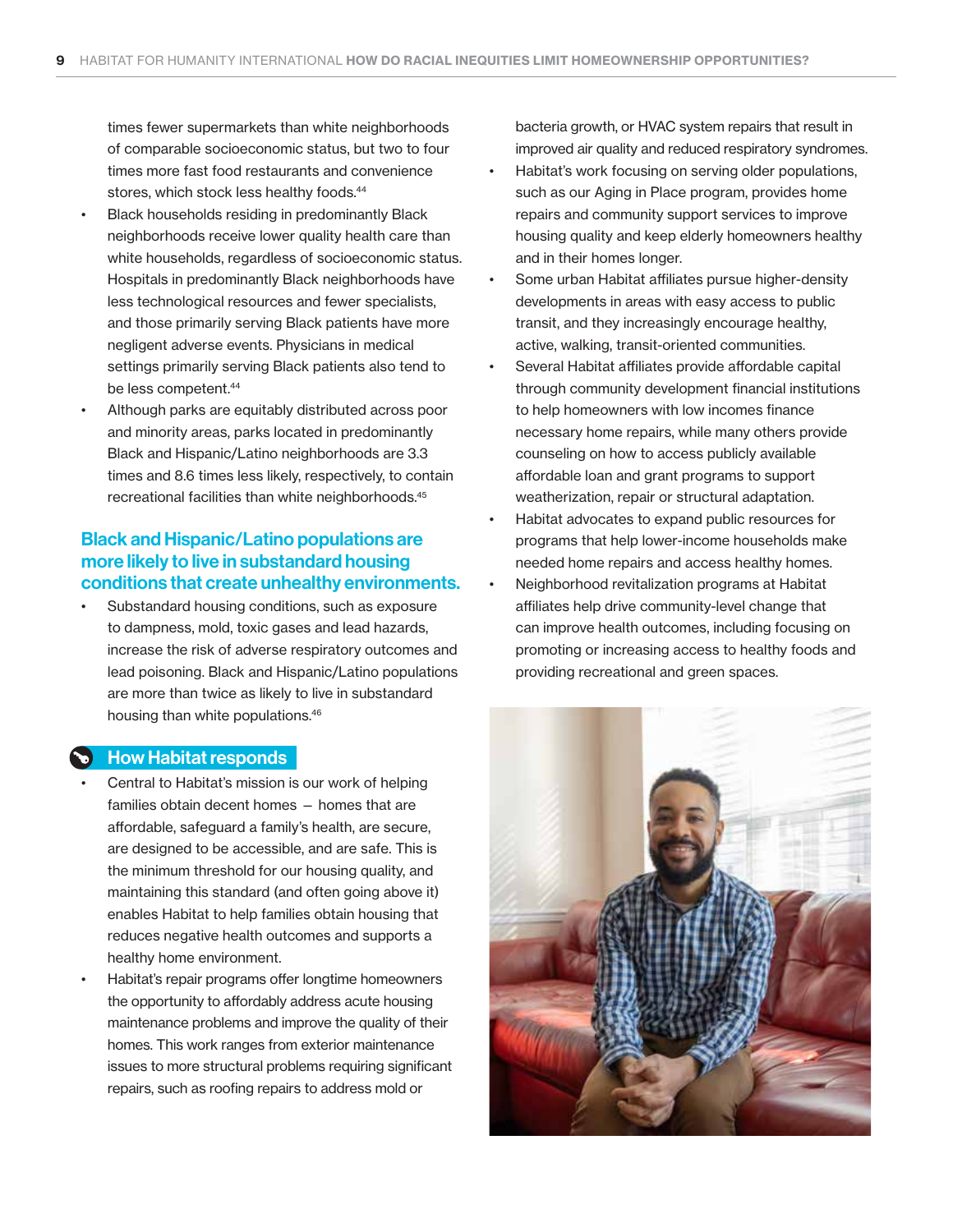# The racial education gap

Black and Hispanic/Latino students are less likely to graduate from high school and post-secondary institutions than white students. Among those 25 and younger, Black and Hispanic/Latino youths were almost twice as likely to have not completed high school as white youths. Black and Hispanic/Latino youths also had lower post-secondary graduation degree attainment rates than white youths.47 For the average American, place of residence determines which school students can attend, which means the neighborhood school is often where students enroll. The average Black student attends a school in the 37th percentile for test results, and the average Hispanic/Latino student attends a school in the 41st percentile, while the average white student attends a school in the 60th percentile.<sup>48</sup>

## Key place-based barriers to reducing disparities in educational outcomes

### Black and Hispanic/Latino students remain concentrated in segregated, high-poverty neighborhoods with low-performing schools.

- Black and Hispanic/Latino students are disproportionately concentrated in low-performing school districts. About 45% of Black and Hispanic/ Latino students attend high-poverty schools, where the majority of students participate in free and reducedcost lunch programs, compared with 8% of white students.49 Furthermore, Black students comprise 15% of the public school population, and Hispanic/Latino students make up 28%, but 60% of Black and Hispanic/ Latino students attend public schools that have at least 75% minority enrollment, and 25% of Black students and 32% of Hispanic/Latino students attend public schools composed predominantly of peers of the same racial/ethnic group.49
- High-poverty, segregated schools tend to have lessqualified teachers and lower average academic achievement. Attending a high-quality school with high test scores, peer effects and teacher quality can significantly reduce the racial test score gap and improve future economic outcomes.<sup>48,50</sup>
- Moving to a low-poverty neighborhood before the age of 13 increases the probability of college attendance by 2.5% and increases long-term incomes by 31%.<sup>51</sup>

### How Habitat responds

- Habitat can provide homeowners with the chance to move out of high-poverty neighborhoods and into areas with better educational opportunities. The affordable nature of Habitat homes allows homeowners to reside in areas they might otherwise not be able to afford to live in, granting them the ability to send their children to higher-quality schools.
- Some Habitat affiliates strategically target land acquisition in communities with high-quality schools in order to further promote access to improved educational opportunities.
- The stability provided by Habitat homes allows homeowners to minimize disruptions to their children's education, which can help counteract the negative impact of lower-quality schools and limited community resources.
- Habitat neighborhood revitalization programs sometimes include partnerships with schools to strengthen the educational opportunities, safety and transportation routes offered to residents in a community.
- Habitat advocates for land use policies that increase affordable homeownership development opportunities in lower-poverty neighborhoods.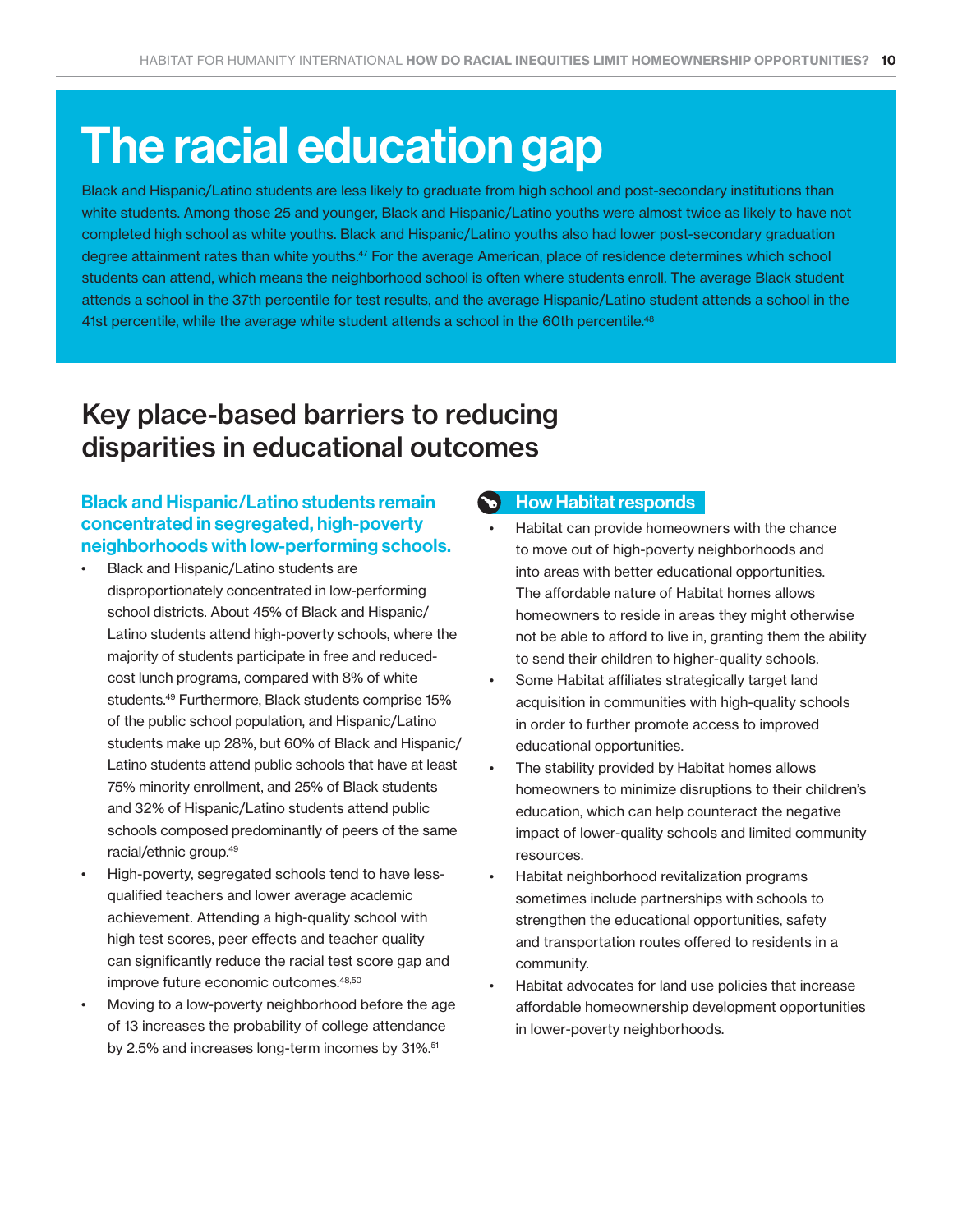# **References**

- 1. Rice, R.L. "Residential Segregation by Law, 1910-1917." *The Journal of Southern History.* 1968;34(2):179-199. doi:10.2307/2204656
- 2. Callahan, D. "How the GI Bill Left Out African Americans." Demos. Published Nov. 11, 2013. Accessed June 22, 2021. <https://www.demos.org/blog/how-gi-bill-left-out-african-americans>
- 3. "HOLC and the Federal Housing Administration." <http://crab.rutgers.edu/~glasker/FHADMIN.htm>
- 4. CalEPA. "Pollution and Prejudice: Redlining and Environmental Injustice in California." Published April 19, 2021. <https://storymaps.arcgis.com/stories/f167b251809c43778a2f9f040f43d2f5>
- 5. National Association of Realtors. "You Can't Live Here: The Enduring Impacts of Restrictive Covenants." Published online February 2018. <https://www.nar.realtor/sites/default/files/documents/2018-February-Fair-Housing-Story.pdf>
- 6. Rothstein, R. *The Color of Law: A Forgotten History of How Our Government Segregated America*. Liveright, 2017.
- 7. Stegman, M.A. *Eliminating Exclusionary Land Use Regulations Should Be the Civil Rights Issue of Our Time*. Joint Center for Housing Studies of Harvard University, 2019. [https://www.jchs.harvard.edu/sites/default/files/media/imp/harvard\\_jchs\\_exclusionary\\_](https://www.jchs.harvard.edu/sites/default/files/media/imp/harvard_jchs_exclusionary_zoning_civil_rights_stegman_2019.pdf) [zoning\\_civil\\_rights\\_stegman\\_2019.pdf](https://www.jchs.harvard.edu/sites/default/files/media/imp/harvard_jchs_exclusionary_zoning_civil_rights_stegman_2019.pdf)
- 8. Gyuorko, J., and Molloy, R. *Regulation and the Housing Supply*. NBER Working Paper Series, 2014. <https://www.nber.org/papers/w20536>
- 9. Gaspaire, B. "Blockbusting." BlackPast.org. Published online Jan. 7, 2013. [https://www.blackpast.org/african-american-history/](https://www.blackpast.org/african-american-history/blockbusting/) [blockbusting/](https://www.blackpast.org/african-american-history/blockbusting/)
- 10. *The Plunder of Black Wealth in Chicago: New Findings on the Lasting Toll of Predatory Housing Contracts*. The Samuel Dubois Cook Center on Social Equity at Duke University, 2019. [https://socialequity.duke.edu/wp-content/uploads/2019/10/Plunder-of-Black-](https://socialequity.duke.edu/wp-content/uploads/2019/10/Plunder-of-Black-Wealth-in-Chicago.pdf)[Wealth-in-Chicago.pdf](https://socialequity.duke.edu/wp-content/uploads/2019/10/Plunder-of-Black-Wealth-in-Chicago.pdf)
- 11. Keating, W.D. "Neighborhood Revitalization and Community Development." In: Smelser, N.J.; Baltes, P.B., eds. *International Encyclopedia of the Social & Behavioral Sciences*. Pergamon; 2001:10494-10499. doi:10.1016/B0-08-043076-7/04420-X
- 12. Beyer, S. "How the U.S. Government Destroyed Black Neighborhoods." Catalyst. Published online April 2, 2020. <https://catalyst.independent.org/2020/04/02/how-the-u-s-government-destroyed-black-neighborhoods/>
- 13. *Quarterly Residential Vacancies and Homeownership, First Quarter 2021*. U.S. Census Bureau, 2021. [https://www.census.gov/housing/hvs/files/currenthvspress.pdf](https://www.census.gov/housing/hvs/files/currenthvspress.pdf )
- 14. "Reducing the Racial Homeownership Gap." Urban Institute, Housing Finance Policy Center. Accessed July 8, 2021. <https://www.urban.org/policy-centers/housing-finance-policy-center/projects/reducing-racial-homeownership-gap>
- 15. U.S. Census Bureau. "Current Population Survey, Annual Social and Economic Supplements Table H-17." Published online 2019. <https://www.census.gov/data/tables/time-series/demo/income-poverty/historical-income-households.html>
- 16. Choi, J.H.; McCargo, A.; Neal, M.; and Goodman, L. *Explaining the Black-White Homeownership Gap: A Closer Look at Disparities across Local Markets*. Urban Institute, 2019. Accessed Aug. 12, 2020. [https://www.urban.org/sites/default/files/](https://www.urban.org/sites/default/files/publication/101160/explaining_the_black-white_homeownership_gap_2.pdf) [publication/101160/explaining\\_the\\_black-white\\_homeownership\\_gap\\_2.pdf](https://www.urban.org/sites/default/files/publication/101160/explaining_the_black-white_homeownership_gap_2.pdf)
- 17. Choi, J.H.; Zhu, J.; and Goodman, L. *Intergenerational Homeownership: The Impact of Parental Homeownership and Wealth on Young Adults' Tenure Choices*. Urban Institute, 2018:33. [https://www.urban.org/sites/default/files/publication/99251/intergenerational\\_](https://www.urban.org/sites/default/files/publication/99251/intergenerational_homeownership_0.pdf) [homeownership\\_0.pdf](https://www.urban.org/sites/default/files/publication/99251/intergenerational_homeownership_0.pdf)
- 18. Acolin, A.; Lin, D.; and Wachter, S.M. "Endowments and Minority Homeownership." *Cityscape*. 2019;21(1):5-61.
- 19. Choi, A.; Herbert, K.; Winslow, O.; and Browne, A. "Long Island Divided." *Newsday*. Published online Nov. 17, 2019. <https://projects.newsday.com/long-island/real-estate-agents-investigation/>
- 20. Quillian, L.; Lee, J.J.; and Honoré, B. "Racial Discrimination in the U.S. Housing and Mortgage Lending Markets: A Quantitative Review of Trends, 1976-2016." *Race and Social Problems*. 2020;12(1):13-28. doi:10.1007/s12552-019-09276-x
- 21. Newman, S.J., and Holupka, C.S. "Is Timing Everything? Race, Homeownership and Net Worth in the Tumultuous 2000s." *Real Estate Economics*. 2016;44(2):307-354. doi:10.1111/1540-6229.12118
- 22. McCargo, A., and Choi, J.H. *Closing the Gaps: Building Black Wealth through Homeownership*. Urban Institute; 2020:30. [https://www.urban.org/sites/default/files/publication/103267/closing-the-gaps-building-black-wealth-through-homeownership\\_1.pdf](https://www.urban.org/sites/default/files/publication/103267/closing-the-gaps-building-black-wealth-through-homeownership_1.pdf)
- 23. Herbert, C.E.; Hermann, A.; Lee, H.; and McCue, D.T. "The Financial Returns to Homeownership: Assessing the Relative Importance of Capital Gains and Imputed Rental Income in Different Neighborhood Contexts." Harvard Joint Center for Housing Studies. Published online March 13, 2019.
- 24. Neal, M.; Choi, J.H.; and Walsh, J. *Before the Pandemic, Homeowners of Color Faced Structural Barriers to the Benefits of Homeownership*. Urban Institute, 2020. Accessed Sept. 1, 2020. [https://www.urban.org/sites/default/files/publication/102781/](https://www.urban.org/sites/default/files/publication/102781/before-the-pandemic-homeowners-of-color-faced-structural-barriers-to-the-benefits-of-homeownership.pdf) [before-the-pandemic-homeowners-of-color-faced-structural-barriers-to-the-benefits-of-homeownership.pdf](https://www.urban.org/sites/default/files/publication/102781/before-the-pandemic-homeowners-of-color-faced-structural-barriers-to-the-benefits-of-homeownership.pdf)
- 25. Cheng, P.; Lin, Z.; and Liu, Y. "Racial Discrepancy in Mortgage Interest Rates." *The Journal of Real Estate Finance and Economics*. 2015;51(1):101-120. doi:10.1007/s11146-014-9473-0
- 26. Bartlett, R.; Morse, A.; Stanton, R.; and Wallace, N. *Consumer-Lending Discrimination in the FinTech Era*. University of California, Berkeley, 2019. <https://faculty.haas.berkeley.edu/morse/research/papers/discrim.pdf>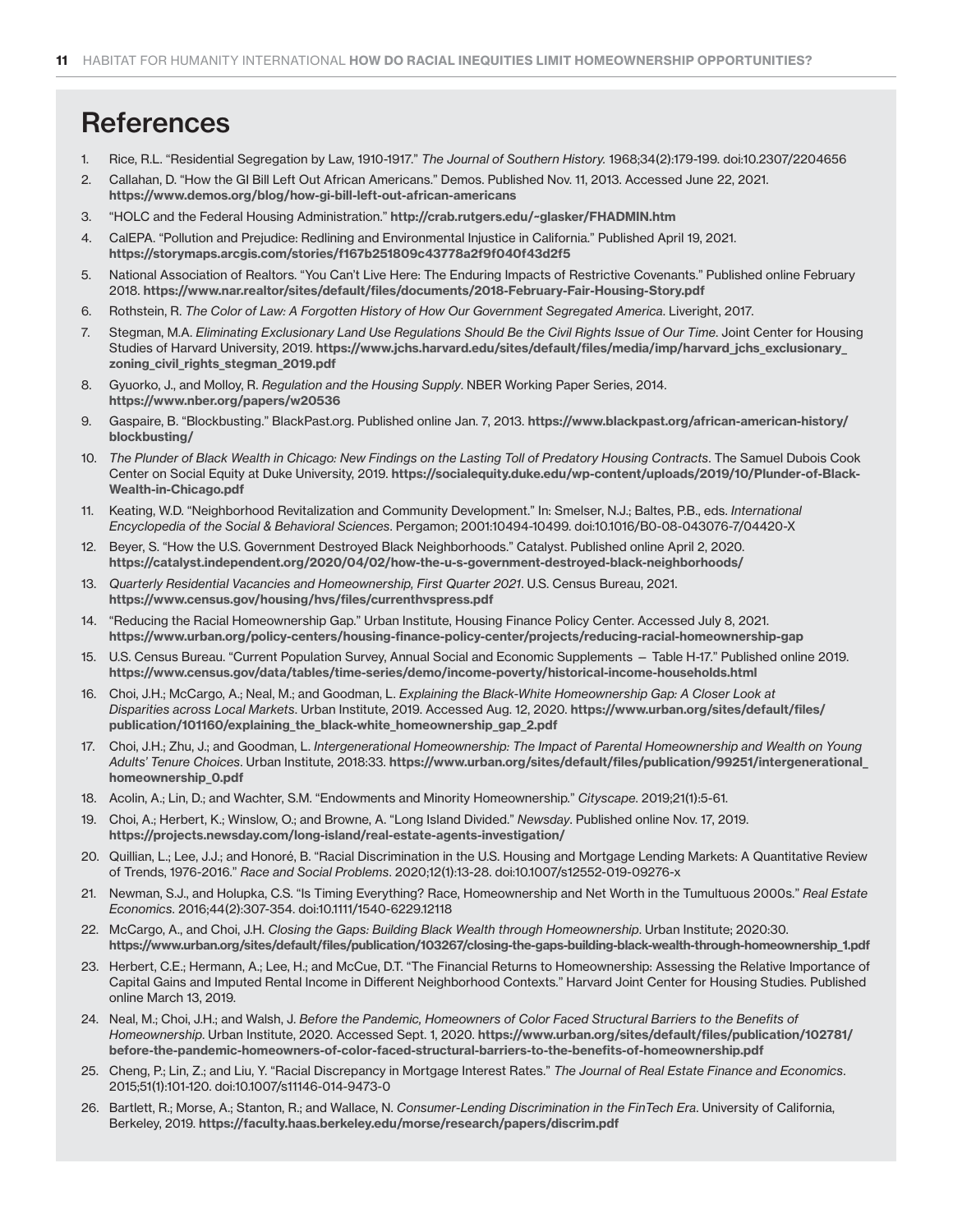- 27. Immergluck, D., and Smith, G. *Risky Business An Econometric Analysis of the Relationship Between Subprime Lending and Neighborhood Foreclosures*. Woodstock Institute, 2004. <https://www.issuelab.org/resources/684/684.pdf>
- 28. Ghent, A.C.; Hernández-Murillo, R.; and Owyang, M.T. "Differences in Subprime Loan Pricing Across Races and Neighborhoods." *Regional Science and Urban Economics*. 2014;48:199-215. doi:10.1016/j.regsciurbeco.2014.07.006
- 29. Gerardi, K.; Hale Shapiro, A.; and Willen, P.S. Subprime Outcomes; *Risky Mortgages, Homeownership Experiences, and Foreclosures. Federal Reserve Bank of Boston*, 2008. <https://www.bostonfed.org/-/media/Documents/Workingpapers/PDF/wp0715.pdf>
- 30. Carr, J.H., and Schuetz, J. *Financial Services in Distressed Communities: Framing the Issue, Finding Solutions*. Fannie Mae Foundation, 2001.
- 31. Nothaft, F.E., and Chang, Y. "Refinance and the Accumulation of Home Equity Wealth." In: *Building Assets Building Credit: Creating Wealth in Low-Income Communities*. Brookings Institution Press; 2005:71-102.
- 32. Christensen, P., and Timmins, C. *Sorting or Steering: Experimental Evidence on the Economic Effects of Housing Discrimination*. National Bureau of Economic Research; 2019. [https://chicagopolicyreview.org/2018/10/19/the-new-housing-discrimination](https://chicagopolicyreview.org/2018/10/19/the-new-housing-discrimination-realtor-minority-steering/)[realtor-minority-steering/](https://chicagopolicyreview.org/2018/10/19/the-new-housing-discrimination-realtor-minority-steering/)
- 33. Anderson, D. *Redlining's Legacy of Inequality: \$212,000 Less Home Equity, Low Homeownership Rates for Black Families*. Redfin, 2020. <https://www.redfin.com/news/redlining-real-estate-racial-wealth-gap/>
- 34. Perry, A.; Rothwell, J.; and Harshbarger, D. *The Devaluation of Assets in Black Neighborhoods: The Case of Residential Property.*  Metropolitan Policy Program at Brookings, 2018. [https://www.brookings.edu/wp-content/uploads/2018/11/2018.11\\_Brookings-](https://www.brookings.edu/wp-content/uploads/2018/11/2018.11_Brookings-Metro_Devaluation-Assets-Black-Neighborhoods_final.pdf)[Metro\\_Devaluation-Assets-Black-Neighborhoods\\_final.pdf](https://www.brookings.edu/wp-content/uploads/2018/11/2018.11_Brookings-Metro_Devaluation-Assets-Black-Neighborhoods_final.pdf)
- 35. Avenancio-Leon, C., and Howard, T. "The Assessment Gap: Racial Inequalities in Property Taxation." Published online June 2020.
- 36. Reid, C. *Achieving the American Dream? A Longitudinal Analysis of the Homeownership Experiences of Low-Income Households*. Center for Social Development at University of Washington, 2005. [https://openscholarship.wustl.edu/cgi/viewcontent.](https://openscholarship.wustl.edu/cgi/viewcontent.cgi?article=1074&context=csd_research) [cgi?article=1074&context=csd\\_research](https://openscholarship.wustl.edu/cgi/viewcontent.cgi?article=1074&context=csd_research)
- 37. Boehm, T.P., and Schlottmann, A.M. "The Dynamics of Race, Income, and Homeownership." *Journal of Urban Economics*. 2004;55(1):113-130. doi:10.1016/j.jue.2003.08.001
- 38. Faber, J.W., and Ellen, I.G. "Race and the Housing Cycle: Differences in Home Equity Trends Among Long-Term Homeowners." *null*. 2016;26(3):456-473. doi:10.1080/10511482.2015.1128959
- 39. LaVeist, T.A.; Gaskin, D.; and Richard, P. "Estimating the Economic Burden of Racial Health Inequalities in the United States." *International Journal of Health Services*. 2011;41(2):231-238. doi:10.2190/HS.41.2.c
- 40. *Asthma Disparities in America: A Roadmap to Reducing Burden in Racial and Ethnic Minorities*. Asthma and Allergy Foundation of America, 2020. <https://www.aafa.org/media/2743/asthma-disparities-in-america-burden-on-racial-ethnic-minorities.pdf>
- 41. Liu, S.Y., and Pearlman, D.N.. "Hospital Readmissions for Childhood Asthma: The Role of Individual and Neighborhood Factors." *Public Health Reports*. 2009;124(1):65-78. doi:10.1177/003335490912400110
- 42. Friedman, S., Tsao, H-S.; and Chen, C. "Housing Tenure and Residential Segregation in Metropolitan America." *Demography*. 2013;50(4):1477-1498. doi:10.1007/s13524-012-0184-y
- 43. Downey, L., and Hawkins, B. "Race, Income, and Environmental Inequality in the United States." *Sociological Perspectives*. 2008;51(4):759-781. doi:10.1525/sop.2008.51.4.759
- 44. Landrine, H., and Corral, I. "Separate and Unequal: Residential Segregation and Black Health Disparities." *Ethnicity & Disease*. 2009;19. <https://www.ethndis.org/priorarchives/ethn-19-02-179.pdf>
- 45. Moore, L.V.; Diez Roux, A.V.; Evenson, K.R.; McGinn, A.P.; and Brines, S.J. "Availability of Recreational Resources in Minority and Low Socioeconomic Status Areas." *American Journal of Preventive Medicine*. 2008;34(1):16-22. doi:10.1016/j.amepre.2007.09.021
- 46. Jacobs, D.E. "Environmental Health Disparities in Housing." *American Journal of Public Health*. 2011;101 Suppl 1(Suppl 1):S115-S122. doi:10.2105/AJPH.2010.300058
- 47. de Brey, C.; Musu, L.; McFarland, J.; et al. *Status and Trends in the Education of Racial and Ethnic Groups 2018*. U.S. Department of Education, 2019. <https://nces.ed.gov/pubs2019/2019038.pdf>
- 48. Rothwell, J*. Housing Costs, Zoning, and Access to High-Scoring Schools*. Metropolitan Policy Program at Brookings, 2012. [https://www.brookings.edu/wp-content/uploads/2016/06/0419\\_school\\_inequality\\_rothwell.pdf](https://www.brookings.edu/wp-content/uploads/2016/06/0419_school_inequality_rothwell.pdf )
- 49. Hussar, B.; Zhang, J.; Hein, S.; et al. *The Condition of Education 2020*. U.S. Department of Education, 2020. [https://nces.ed.gov/programs/coe/pdf/coe\\_cge.pdf](https://nces.ed.gov/programs/coe/pdf/coe_cge.pdf )
- 50. Dobbie, W., and Fryer Jr., R. "Are High-Quality Schools Enough to Increase Achievement Among the Poor? Evidence from the Harlem Children's Zone." *American Economic Journal: Applied Economics*. 2011;3(3):158-187.
- 51. Chetty, R.; Hendren, N.; and Katz, L.F. "The Effects of Exposure to Better Neighborhoods on Children: New Evidence from the Moving to Opportunity Experiment." *The American Economic Review*. 2016;106(4):855-902.